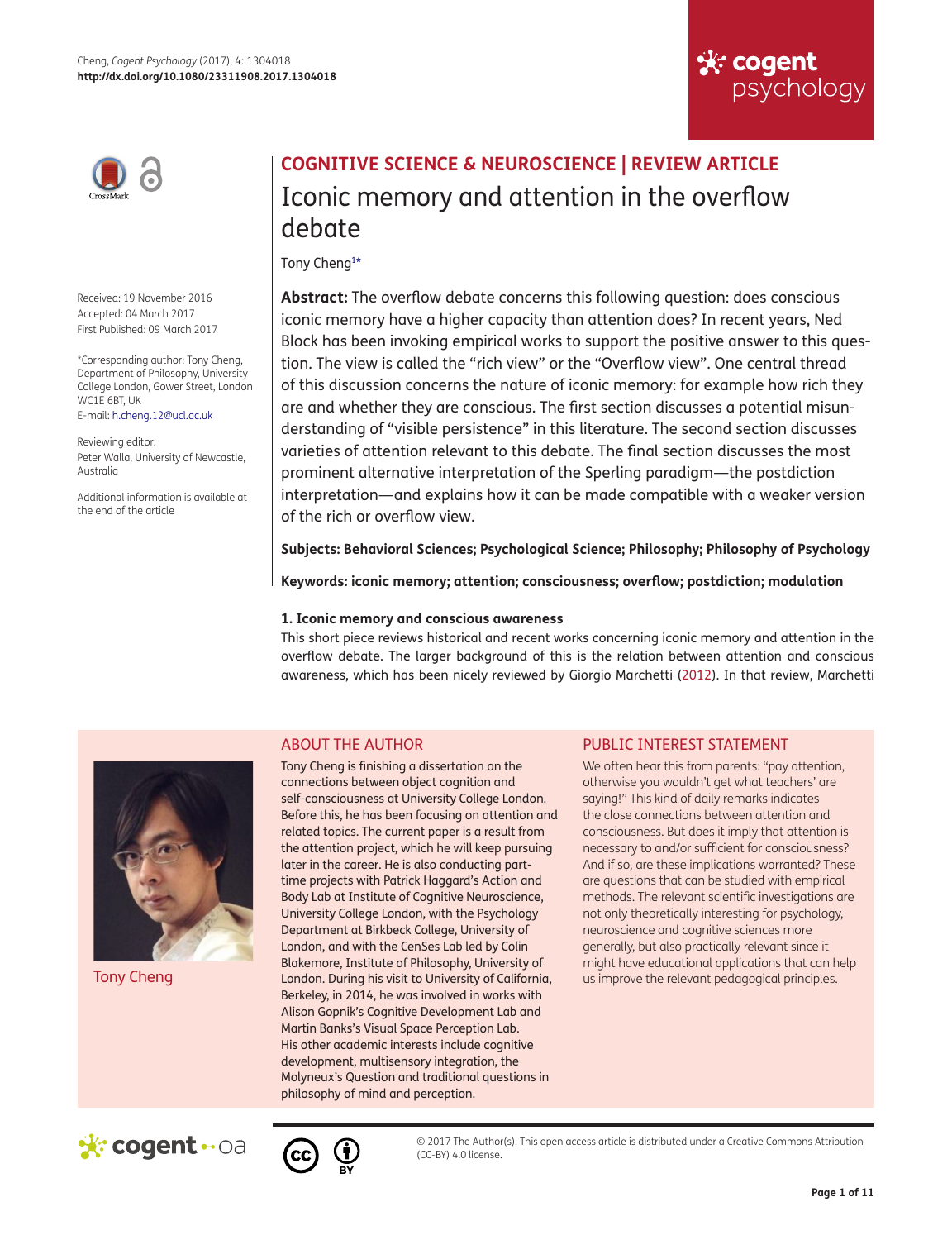<span id="page-1-18"></span>has a short section on iconic memory; the present piece can be regarded as an expansion of the discussion there, with an emphasis on the relation with the overflow debate, which is not covered by Marchetti. Ian Phillips ([2015\)](#page-9-1) also reviews the overflow debate, but in what follows I will discuss aspects that are not covered by his paper, and eventually disagree with him about how we should understand the postdictive interpretation in the final section. In order to be focused, how some substantive theories—such as higher–order theory (Lau, [2008](#page-9-2); Lau & Rosenthal, [2011](#page-9-3)), cognitive theory (Cohen & Dennett, [2011](#page-9-4); Dennett, [1991\)](#page-9-5) and global workspace theory of consciousness (Baars, [1988\)](#page-8-1)—would say about this debate is not covered.

<span id="page-1-20"></span><span id="page-1-14"></span><span id="page-1-13"></span><span id="page-1-6"></span><span id="page-1-4"></span><span id="page-1-1"></span><span id="page-1-0"></span>Recent works on iconic memory, attention and the overflow debate stemmed from a paper by Ned Block ([2007a](#page-8-2)); the focal debate concerns the famous George Sperling partial report superiority paradigm [\(1960\)](#page-10-0). At the beginning of the experiments, participants look at a blank screen with a fixation point in the middle of the screen. An array of letters constituting a grid then comes in as stimuli for 15–500 ms. After the stimuli disappear, there will be a delay with a blank screen; the period of delay depends on specific experimental settings. Then crucially, a cue tone comes in signifying which row the participants are supposed to report (high tone for the high row, etc.). Since there is a delay between the stimuli and the cue, one might expect that the cue will not have any significant effect, since it comes too late. Surprisingly, however, participants are actually very good at reporting the given row accurately, even though the cue comes much later than the stimuli.

<span id="page-1-21"></span><span id="page-1-19"></span><span id="page-1-12"></span>The overflow debate concerns this following question: does conscious iconic memory have a higher capacity than attention does? This is a specific way of investigating the relation between consciousness and attention. Roughly before the 90s, the science community believed that consciousness is elusive and therefore unscientific, so attention was taken as a surrogate of consciousness, since it had been easier to operationalise attention, and its connection to consciousness is close enough. Gradually, however, consciousness made its way back to psychology and even to neuroscience, so this following question became urgent: what is the relation between consciousness and attention, given that they are not identical? One natural way to approach this question is to ask whether attention is *necessary* to and/or *sufficient* for consciousness. Some researchers have argued for the positive answer (Prinz, [2012](#page-9-6)), while others have argued that neither is the case (Koch & Tsuchiya, [2007;](#page-9-7) Van Boxtel, Tsuchiya, & Koch, [2010](#page-10-1)). There might be some middle grounds. Kentridge, who specialises in blindsight and related topics, has been arguing that attention is not sufficient for consciousness (Kentridge, [2011](#page-9-8); Kentridge, Heywood, & Weiskrantz, [1999](#page-9-9)). Ned Block, on the other hand, has been arguing that consciousness is not sufficient for attention ([2007a](#page-8-2), [2011,](#page-8-3) [2014](#page-8-4)). It is this aspect of the question, i.e. the one initiated by Block, that we will focus on. To make it scientifically more trackable, Block has formulated the question with iconic memory and capacity limit. And this is why we will go back to the classic Sperling paradigm on iconic memory. One side point of this review is that although science aims for progress so that researchers tend to focus on new researches, e.g. papers no more than five years old or so, in tackling difficult theoretical issues sometimes history of the subject matter might be very important.

<span id="page-1-17"></span><span id="page-1-16"></span><span id="page-1-15"></span><span id="page-1-11"></span><span id="page-1-10"></span><span id="page-1-9"></span><span id="page-1-8"></span><span id="page-1-7"></span><span id="page-1-5"></span><span id="page-1-3"></span><span id="page-1-2"></span>Psychologists have attempted to understand the Sperling paradigm in the past few decades. First of all, Ulric Neisser ([1967](#page-9-10)) argues that the visual sensory memory involved is *iconic* in character (cf. "sensory memory", Luck & Hollingworth, [2008](#page-9-11)). A further distinction between *visible* and *informational* persistence is made later by Max Coltheart ([1980](#page-9-12)). Coltheart argues that Sperling's case is only about *informational* persistence (see also di Lollo, [1980\)](#page-9-13), and it has been further argued that while visible persistence is *negatively* correlated with stimulus duration, informational persistence is *positively* correlated with stimulus duration (Greene, [2007\)](#page-9-14). Also, techniques such as "duration of stimulus technique" (Long, [1980\)](#page-9-15) and "moving slit technique" (Haber & Standing, [1970](#page-9-16)) are designed to test visible but not informational persistence. This standard conception seems to be at odds with Block's way of conceiving the debate. He writes: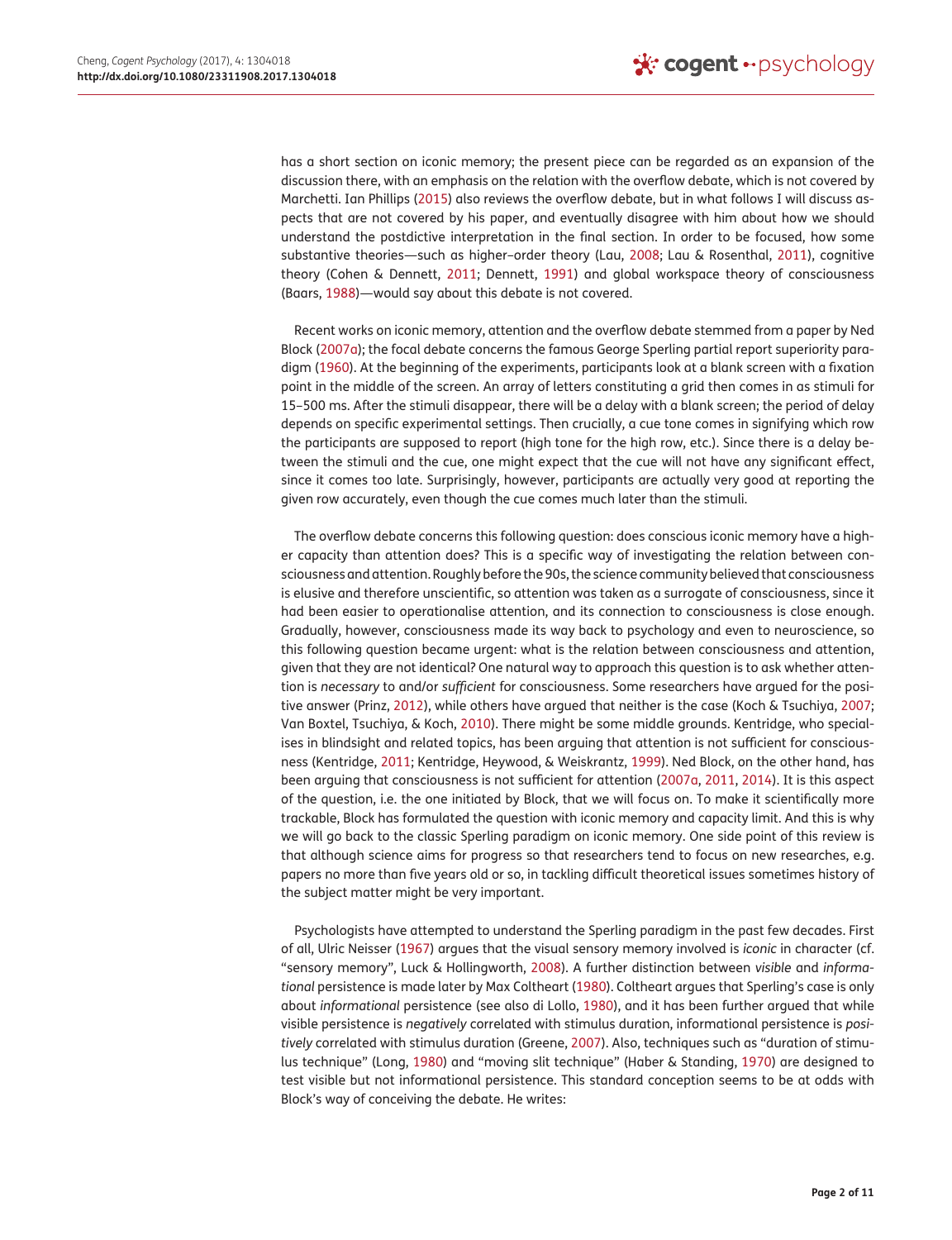There have to be such specific representations given that any location can be cued with high accuracy of response. The locus of controversy is *whether those specific representations are phenomenal*. [\(2007a,](#page-8-2) p. 531)

<span id="page-2-1"></span><span id="page-2-0"></span>It is very natural to read this passage as saying that according to Block, in the Sperling paradigm, there is not only *informational*, but also *visible* persistence, or in his terminology, "*phenomenal* persistence" (Block, [2007a,](#page-8-2) p. 487). But if this reading is correct, then Block has to tell us what his rationale is in disagreeing with the standard conception, i.e. Sperling concerns only informational persistence, and visible persistence is an entirely distinct phenomenon. However, Block does *not* argue against this standard conception: when he discusses Coltheart ([1980](#page-9-12)) and di Lollo [\(1980\)](#page-9-13), he cites them with approval ([2007a,](#page-8-2) p. 490, p. 494). One possible conclusion is that Block's view is a nonstarter: given that psychology has strongly established that informational and visible persistence are simply different elements of iconic memory and the Sperling paradigm is not about visible persistence at all, Block's view is simply false (Irvine, [2013,](#page-9-17) pp. 126–129; see also Byrne, Hilbert, & Siegel, [2007](#page-8-5)). This idea is not responsive to the puzzle that Block does not even attempt to refute Coltheart and Di Lollo; rather, he cites them rather approvingly. A better interpretation is that Block's view is *not* a challenge to the standard conception, and that is why he agrees with the standard conception when discussing them. How can this be? The answer is that Block mischaracterises the dialectic, and since the characterisation is so natural, many of his opponents follow that as well. The correct reading of Block's claim should be this: it is right to say that the Sperling paradigm concerns *informational* persistence only, as the standard conception has it, but there is a further question, namely: whether the persisting information in the visual system is *phenomenal* or *conscious*. As the standard conception says, and Block should agree, *visible* persistence is something else that should be tested with other paradigms and methods. However, based on this shared starting point, one can still ask a *further* question: is the persisting information involved in the Sperling paradigm phenomenal?

Further clarification is needed here. In experiments, to ask whether a target is *visible* is in effect to ask whether the participant *consciously* see the target. If we use "being conscious" and "being phenomenal" interchangeably here, then "being visible" and "being phenomenal" should also be interchangeable. But if so how can we distinguish "visible persistence" from "phenomenal persistence"? A good way to escape this linguistic muddle is to see how these notions are operationalised. Works cited above (Greene, [2007;](#page-9-14) Haber & Standing, [1970](#page-9-16); Long, [1980](#page-9-15)) do a reasonable job in this regard. With knowledge about the properties of different varieties of persistence (e.g. being positively or negatively correlated with stimulus duration), and also how to tease them apart empirically (e.g. moving slit technique), we have a better grip of what they actually mean empirically. Now we have operationalisations only for informational and visible persistence, but not phenomenal persistence in Block's sense. This partially explains why the question Block raises—"bracketing visible persistence in the technical sense defined above, is persisting information in the Sperling-style case phenomenal?"—is so far neglected in the literature: if there is no suitable operationalisation of a certain notion, empirical researchers tend to skip them to avoid speculations. But it does *not* follow that the question itself, with notions not being operationalised so far, is not an intelligible one.

It is crucial to have spent some time on the above clarification, since no one in this debate so far clearly sees this subtlety. Irvine ([2013](#page-9-17)) makes a substantive contribution in noticing what psychologists actually think about *visible* persistence, and her way of interpreting Block is certainly a possible one, but I believe it is more fruitful to adopt the interpretation presented here and pursue the debate further.

<span id="page-2-2"></span>In pursuing this debate, we need to consider newer paradigms and discussions, but there is one more point to be made here. In the original Sperling discussion he and his contemporaries did not use the term "consciousness": as stated above the experiment is about *informational* persistence, which can be unconscious. In making claims about consciousness, theorists have gone beyond Sperling's original purposes. Now, in contemporary discussions, newer paradigms are designed to be about consciousness explicitly. For example, Landman, Spekreijse, and Lamme ([2003](#page-9-18)) is supposed to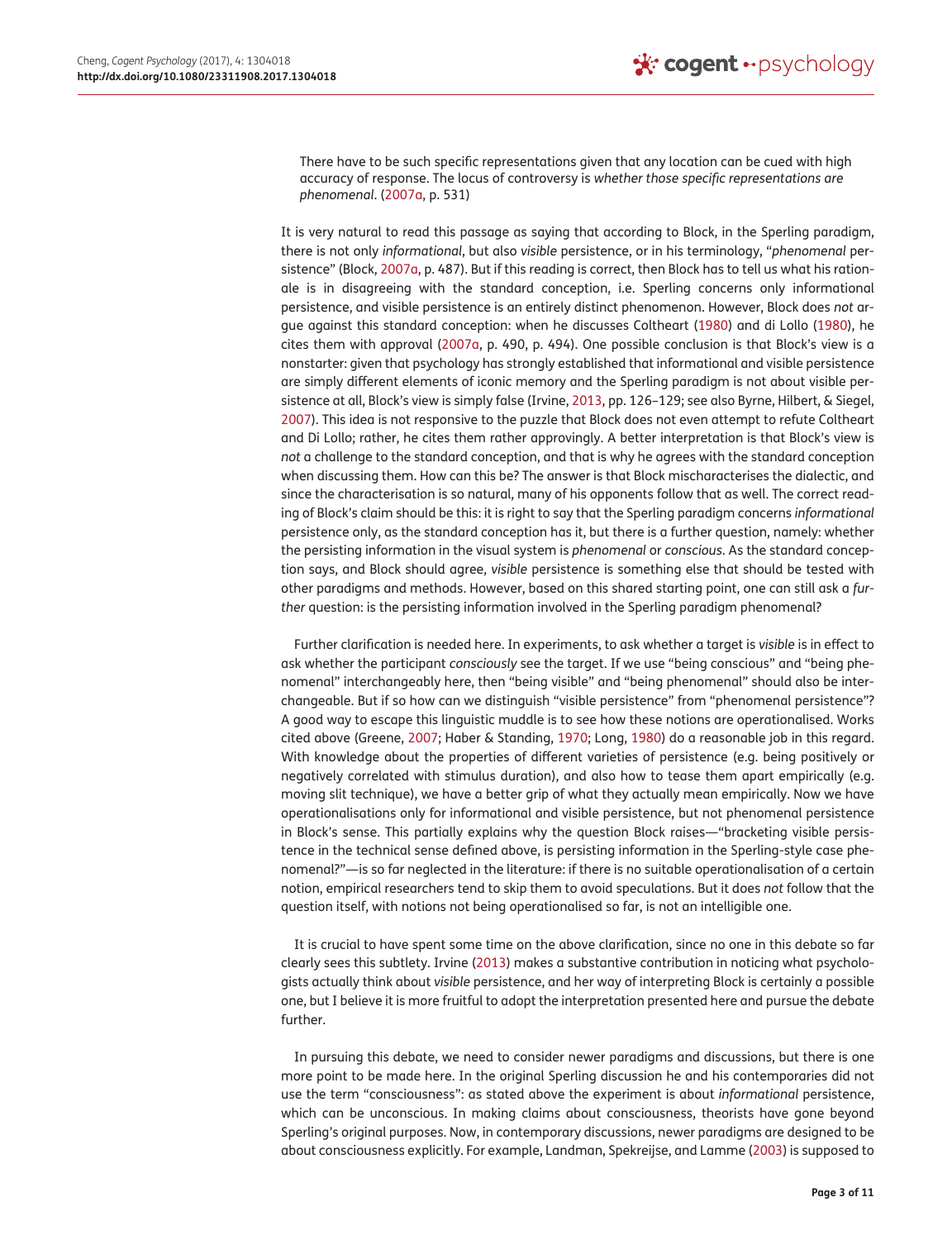<span id="page-3-2"></span>further vindicate Block's view that conscious iconic memory is richer than attention. In the crucial trial, the participants need to indicate whether the cued item has changed its orientation after the delay. Like the Sperling original experiment, what is surprising is that if the cue appears after the first set of stimuli, and the gap between is quite large (hundreds of milliseconds), trained participants can still perform the tasks quite well. In this series of experiment, the delay is much longer than many other paradigms (i.e. can be up to 1,500 ms). Block takes it that the longer delay further supports his view. However, it has been pointed out (Phillips, [2011,](#page-9-19) p. 405) that here the measurement is forced choice, which is much less demanding than the original Sperling case, in which participants need to come up with the identities of letters. The forced choice method, though useful for many purposes, is crucially different from our original case. This is not a decisive objection, but it significantly weakens Block's attempt to use Landman et al. [\(2003\)](#page-9-18) to vindicate his rich view.

Another crucial notion in understanding the overflow debate is attention. The next section discusses relevant notions of attention and their relations to the overflow debate.

### **2. Varieties of attention**

What do and should we mean by attention in this context? Psychologists have drawn the following two basic distinctions here. The first is between overt and covert attention. When one shifts one's attention by moving one's eyes or heads, it is a case of *overt* attention. By contrast, when one shifts attention without any observable behaviours, then we have a case of *covert* attention. The second distinction is between endogenous and exogenous attention. *Endogenous* attention is also known as top-down attention; it involves subjects' intention to direct her/his attention, while *exogenous*, bottom-up attention does not. So for example, if you are attending to a lecture and suddenly get distracted by the siren outside the building, your endogenous attention to the speech is interrupted by exogenous attention drawn by the siren. Of course in real cases the distinction is fuzzier, but the conceptual distinction should be clear. Now, Sperling ([1960](#page-10-0)) and Landman et al. ([2003](#page-9-18)) both involve covert attention, since participants are asked to fixate at the center; it also involves perhaps both endogenous and exogenous attention, since they are told to pay attention to cues and targets, but auditory or visual cues naturally draw attention anyway. There is a third distinction concerning *diffused/distributed* and *focal* attention (e.g. Treisman, [2006](#page-10-2)), and sometimes it is not so clear which one is at stake in this debate. According to the original formulation, i.e. conscious iconic memory overflows attention, it seems that what is at stake is attention *in general*, so it should include both diffused and focal attention. However, sometimes the discussion becomes only about focal attention, for example Block ([2014](#page-8-4)). But in doing so the debate thereby becomes less interesting, since to argue that conscious iconic memory overflows focal, spotlight attention is much easier than arguing for the stronger claim that conscious iconic memory overflows diffused attention as well. This is not to say that works done to show things about focal attention are unimportant, but it is crucial to recognise that those works would not settle the original debate directly.

<span id="page-3-3"></span><span id="page-3-1"></span><span id="page-3-0"></span>Another complication is to compare notions of attention, selection, access, and accessibility. In Block's dialectic, both access and accessibility are important. The original definition of "access consciousness" in Block ([1995](#page-8-6)) is that "[A state is] A-conscious if it is *poised* for direct control of thought and action …" [\(1995/](#page-8-6)[2007b,](#page-8-7) p. 168; my emphasis). This is a dispositional notion, that is, *accessibility*. When talking about attention directly in his works after 2007, Block identifies it with *access*, not accessibility. Prinz [\(2012\)](#page-9-6) rather uses *accessibility* to understand attention. This is a possible point where theorists can talk past one another. The difference between accessibility and access can be easily understood through mundane examples. My roommate and I both have the key for our room. In this sense, the room is *accessible* for both of us. But when he is actually using the key to enter the room, he *accesses* the room at a specific moment while I am still out for a run and therefore do not access the room at that moment.

Now even if we get clear about the ambiguity between access and accessibility, say we stick to the former, there is yet another relevant distinction, namely the one between selection and access. *Selection* has always been a central theme in understanding attention. The debate between early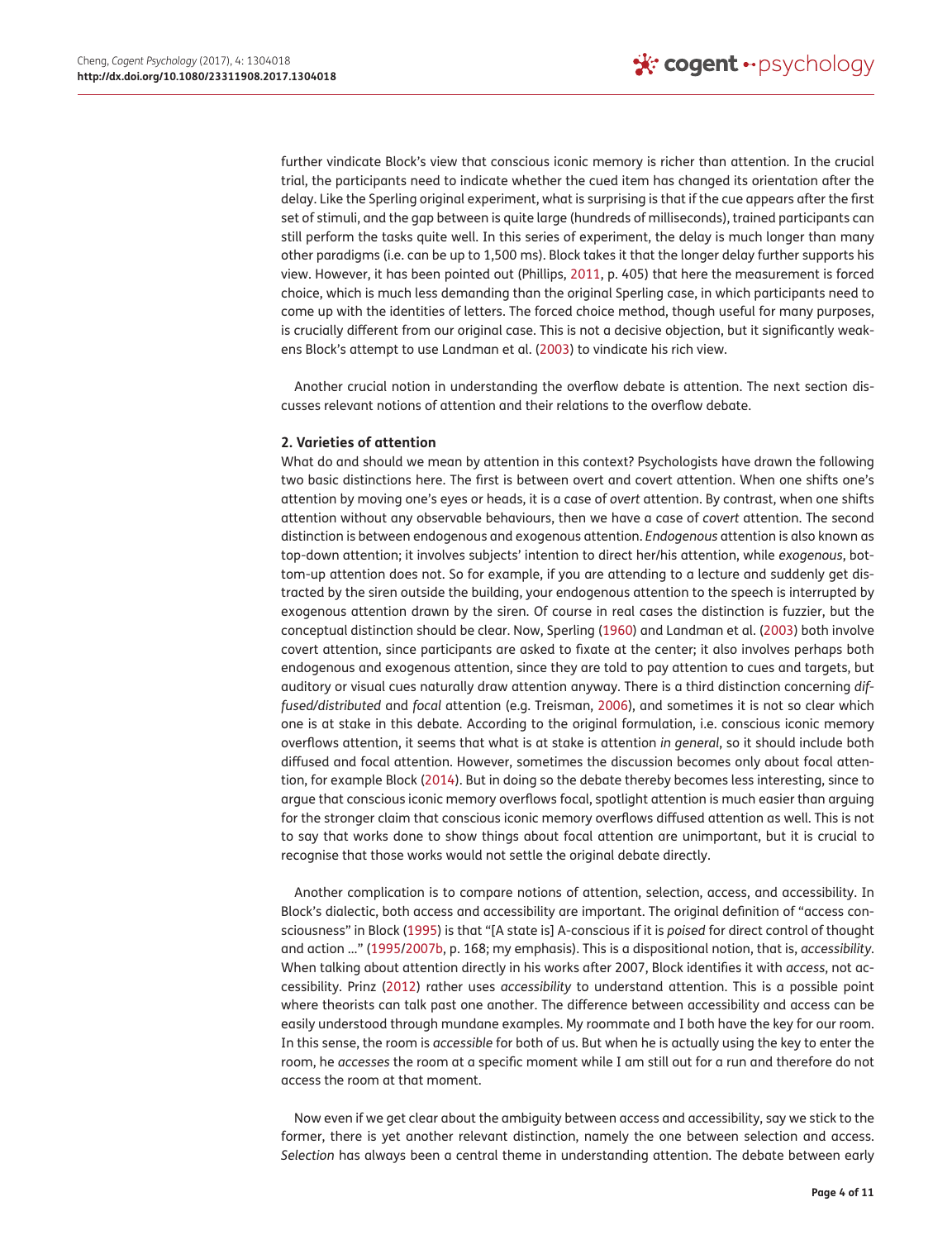<span id="page-4-5"></span><span id="page-4-1"></span><span id="page-4-0"></span>and late selection is a classic example (Deutsch & Deutsch, [1963](#page-9-20)). Against this background, Sperling's paradigm was designed to test this function of attention. This complicates the discussion since when Block invokes Sperling to make his point, he means *access* rather than selection. Contemporary research of selective attention began from Donald Broadbent's experiment on dichotic listening ([1952](#page-8-8)). Typically, participants are presented with two simultaneous but different stimuli to the two ears. And the instruction is to pay attention to the message presented only to a certain ear. There have been many variations in this paradigm. Broadbent himself [\(1958\)](#page-8-9) interprets the data as showing that stimuli that do not need response are discarded before being fully processed. A "selective filter" is then postulated to explain the phenomenon. In this way, psychologists operationalise selection in informational terms. If relevant information is processed (to the extent that needs to be specified for specific purpose), then it is selected. Later researchers have been trying to resolve this early/late debate with new conceptual frameworks, such as the load theory (Lavie, [1995](#page-9-21); Lavie, Beck, & Konstantinou, [2014](#page-9-22)).

<span id="page-4-13"></span><span id="page-4-9"></span><span id="page-4-8"></span>However, in certain contexts psychologists seem to have a more demanding idea of selection. For example, a textbook says that in the Sperling paradigm one wants to know whether participants can "selectively report items from very brief visual displays" (Styles, [2006](#page-10-3), pp. 27–28). Here, selection means not only information processing but also reportability, which is a much more demanding notion. It is closer to what Block means by "access". In order to make the contrast clear, I reserve the term "selection" for information processing and use the term "access" to maintain the link to reportability. In the final section, I will introduce "modulation" as yet a further function of attention. Key notions in this section, such as information, reportability, access and attention, fall under what David Chalmers calls the "easy problems" of consciousness [\(2004\)](#page-8-10), but of course, they are not too easy, even though it might still be easier than the "explanatory gap" problem (Levine, [1983\)](#page-9-23).

<span id="page-4-10"></span><span id="page-4-4"></span><span id="page-4-3"></span><span id="page-4-2"></span>Some researchers have attempted to accommodate both selection and access in their frameworks, for example Campbell [\(2011](#page-8-11)). Campbell argues that selection and access are "two different aspects of attention" [\(2011,](#page-8-11) p. 324). Attention *selects* relevant information for further processing, and it helps us *access* relevant information so that we can use them to make inferences and guide actions. There might be a question about individuating kinds of attention (e.g. what do we mean by "aspect" here?), but this metaphysical query can be bracketed for present purposes. Campbell ([2002](#page-8-12)) first introduced this distinction with Treisman's feature map theory, but in recent works, he elucidates the distinction by referring to the Boolean map theory by Huang and Pashler [\(2007\)](#page-9-24). Campbell's position is this:

<span id="page-4-6"></span>[W]e should regard experience of a property as a matter of being in a position to use the property as the basis on which an object or region is *selected*, rather than as a matter of *accessing* the property. [\(2011](#page-8-11), p. 324)

Campbell acknowledges that both selection and access are aspects of attention, but he attempts to tie experience to *selection*. With Campbell's own usage, "selection" means "using a property to *select* a region or object", and "access" means "*accessing* a property of a region or object" ([2011](#page-8-11), p. 325). With this distinction, Campbell proposes a view that comes close to Block's rich view:

<span id="page-4-12"></span>Consider a child, at this stage of development [2-year-old], looking at the kind of display often used to test for color-blindness—a green 5, say, showing against a background of red blobs, with the blobs constituting the 5 differing randomly from each other and from the blobs constituting the background in luminance, in shape, and in every other characteristic except hue …Whether the child can *see* the 5 is one thing. Whether the child is able to *access* the color of the object is another … ([2011](#page-8-11), p. 331; my emphasis)

<span id="page-4-14"></span><span id="page-4-11"></span><span id="page-4-7"></span>Although Campbell does not engage with the literature generated by Block ([2007a\)](#page-8-2), his considerations lend further supports to the rich view. For a similar perspective, see Jennings [\(2015](#page-9-25)). It is not one of the purposes of the current piece to review the huge domain of theoretical studies of attention (and iconic memory), but see Prettyman ([in press\)](#page-9-26), Watzl [\(in press](#page-10-4)), Rensink ([2015\)](#page-9-27), Taylor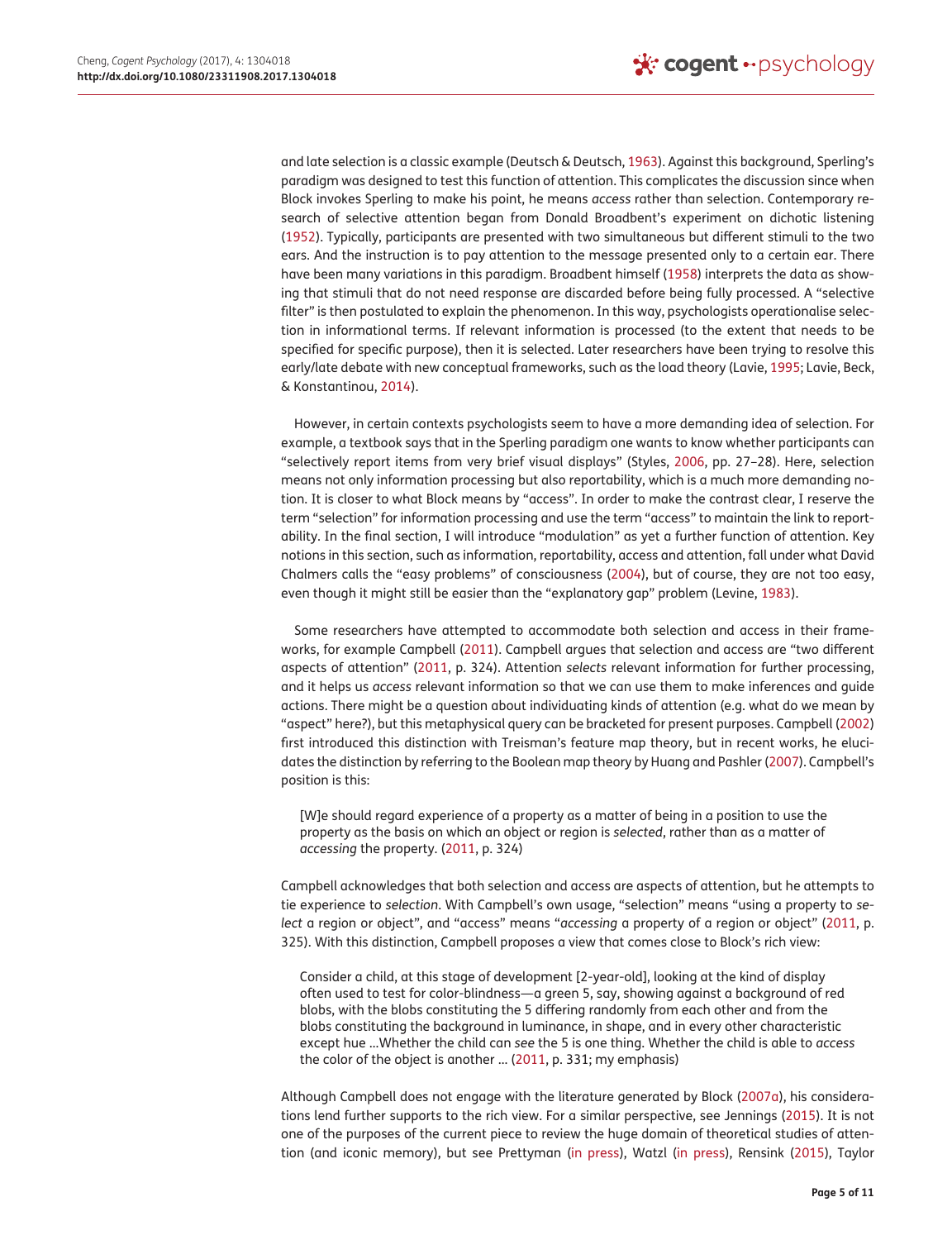<span id="page-5-20"></span><span id="page-5-17"></span><span id="page-5-16"></span><span id="page-5-14"></span><span id="page-5-11"></span><span id="page-5-10"></span><span id="page-5-7"></span><span id="page-5-6"></span><span id="page-5-2"></span>([2015](#page-10-5)), Wu ([2014](#page-10-6)), Brown ([2012](#page-8-13)), Hine [\(2010](#page-9-28)), Mole [\(2011\)](#page-9-29), and Mole, Smithies, and Wu [\(2011\)](#page-9-30), for more discussions. About the relation between iconic memory and concepts, see Shevlin [\(in press](#page-10-7)), Fodor ([2007\)](#page-9-31), and Tye ([2006](#page-10-8)). About the relation between iconic memory and change blindness, see Cheng [\(2017\)](#page-9-32) and Noë [\(2005\)](#page-9-33). For iconic memory in chimpanzees, see Matsuzawa [\(2009](#page-9-34)).

### <span id="page-5-12"></span><span id="page-5-9"></span><span id="page-5-3"></span>**3. Postdiction and the compatibility hypothesis**

A recent alternative to Block's interpretation of the Sperling paradigm is that what happens is *crossmodal postdiction*. It is postdiction, because according to the view the cue in effect *retrospectively* modifies what the participants consciously see. It is cross-modal because the cue tone is *auditory*, while the original array of stimuli is *visual*. This second part might not be essential to the discussion, since if in the trials we instead use visual cues such as arrows, we can still get the same effect. However, since normally the cue is auditory, it will be important for the proponents of the postdictive interpretation to also argue that cross-modal postdiction actually happens in standard Sperling cases. It will be interesting to compare *postdiction* with the current literature on *predictive* coding (Clark, [2013,](#page-9-35) [2016](#page-9-36); Hohwy, [2013](#page-9-37)); in particular, how the brain can do both in a parallel way and still produces a coherent, stable worldview, but for present purposes I do not head to that rather complicated direction.

<span id="page-5-19"></span><span id="page-5-8"></span><span id="page-5-5"></span><span id="page-5-4"></span><span id="page-5-1"></span><span id="page-5-0"></span>A basic postdiction case is "backward visual masking". If the timing and the shapes of the stimuli (e.g. a disc and a complementary ring) are suitably designed, the participants will *not* be aware of the first stimulus. If the second target comes in between 50 and 100 ms, the effect will be the strongest (Alpern, [1953](#page-8-14); see Bachmann, [1994](#page-8-15) for a review). One thing we need to acknowledge immediately is that in the Sperling case, the delay can be much longer than 100 ms, so what we observe in this simple case cannot be applied directly to the Sperling case. Phillips then cites a study by Weisstein and Wong [\(1986\)](#page-10-9) for the possibility of longer delays (Phillips, [2011](#page-9-19), pp. 387–388). The second important thing to be recognised is that we need *cross*-*modal* postdiction, as mentioned above. For this, consider "sound-induced visual bounce". On the screen disc A and B move towards each other, briefly coincide, and finally move away from each other. Participants either see them as bouncing and reversing directions, or see them as pass through each other without changing the original directions. If a sound is played at the point of coincidence, or close enough, participants more often see them as bouncing. Even when the sound is played with a 150 ms *delay*, the effect is still there (Sekuler, Sekuler, & Lau, [1997](#page-9-38), p. 308). Again, the temporal window here is not big enough to apply to the Sperling case. However, in a later study Watanabe and Shimojo [\(2001\)](#page-10-10) shows that "though a sound presented 300 ms after visual coincidence does not induce bounce, the 'bounceinducing effect was attenuated when other identical sounds (auditory flankers) were presented 300 ms before and after the simultaneous sound' (p. 109)" (Phillips, [2011](#page-9-19), p. 390). A similar view can be found in Stazicker [\(2011\)](#page-10-11).

<span id="page-5-18"></span><span id="page-5-15"></span><span id="page-5-13"></span>Now, Phillips and Block agree that *if* the postdiction interpretation is correct, *then* the rich view is falsified. However, there is room to argue that they are compatible: Block's strong rich view has it that before the cue, there is specific conscious iconic memory for almost every item, and this is what postdiction denies. However, a weaker rich view might be viable even if postdiction is true: before the cue in the Sperling experiment, the participants have conscious *gist* perception of the whole scene, and some parts of it are more specific. The degree of specificity corresponds to the flow (i.e. the distribution and the strength) of attention. *After* the cue, the new flow of attention shapes new pieces of specific conscious iconic memory for reports. In what follows I lay out the argument in detail. The crucial assumption denied by the postdiction interpretation is this:

[I]t is legitimate to sum partial reports to establish awareness in relevant similar cases ...[This is] an *independence* assumption, viz. that a subject's experience of the stimulus in a PR [i.e. partial report] condition is independent of which report is cued because the cue comes only *after* display offset. (Phillips, [2011](#page-9-19), pp. 385–386)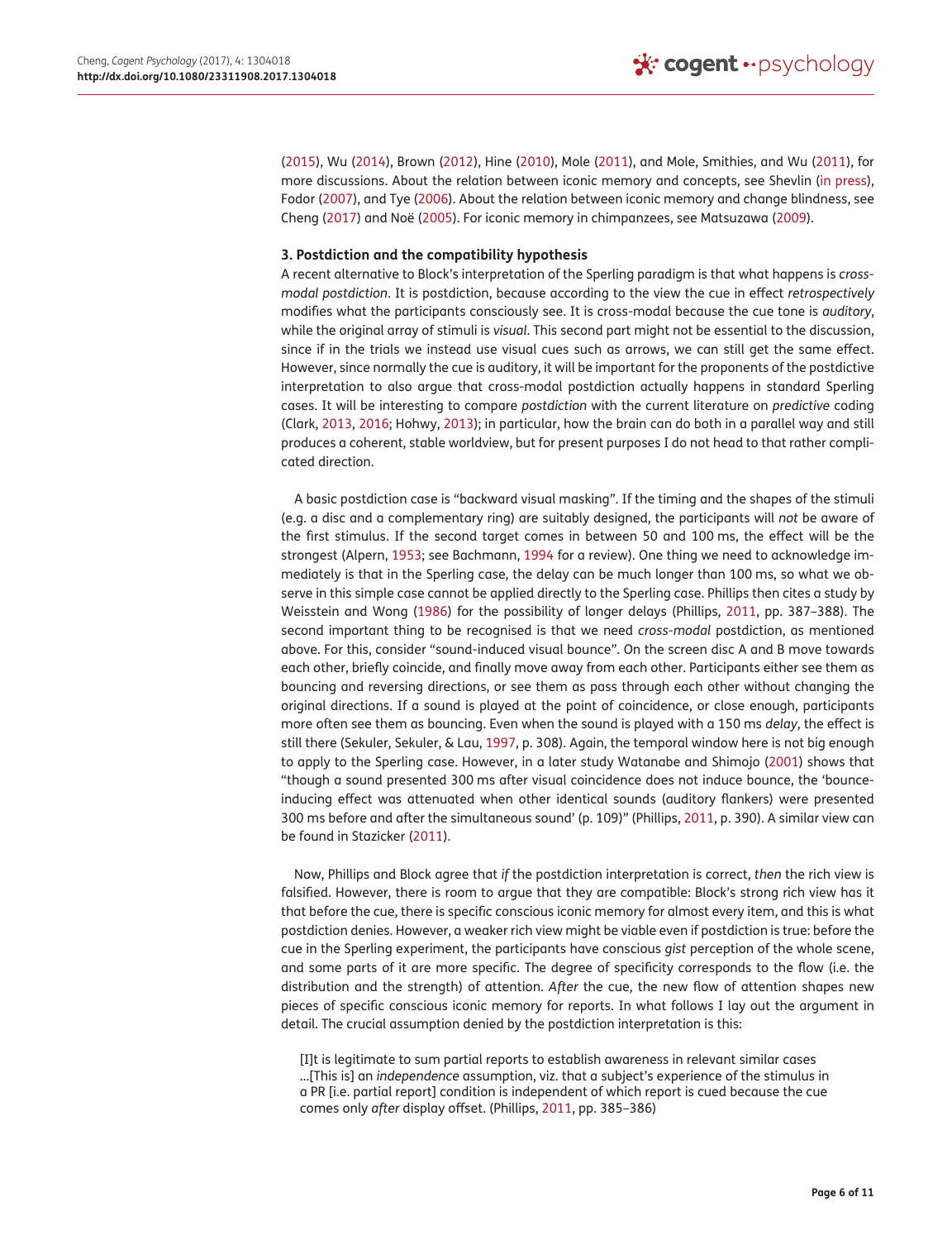<span id="page-6-0"></span>Postdiction, at least on the face of it, contradicts this independence assumption because it says that attention *modulates* the phenomenology of the cued row so that it *becomes* specific enough for report (some call this "alteration", for example Carrasco, Ling, & Read, [2004\)](#page-8-16). On this picture, phenomenology for un-cued rows is not as specific as Block has it; it only becomes specific enough for accurate report *after being cued*. This is the core of Phillips's objection. In what follows, I argue that there is a sensible way to reconcile these two perspectives.

<span id="page-6-1"></span>First, under suitable interpretation, the cross-modal postdiction view is compatible with the weak version of the rich view, or the Overflow view. Recall Block's strong version of the view: before the cue, we have specific phenomenology (in his sense) for all or almost all letters. This view is not well supported by his arguments since it presupposes the unargued independence assumption. Some of Block's opponents go for the other extreme and argue that there is *only* generic phenomenology before the cue, for example Kouider, de Gardelle, Sackur, and Dupoux ([2010\)](#page-9-39). However, this view does not seem to do justice to the fact that in the trials in which there is no cue at all, the participants can still report about four letters accurately. If without the cue we enjoy only generic phenomenology, it is not clear how we can accommodate the full report condition, and indeed, gist perception. Now, even if the cross-modal postdiction interpretation is correct, we can and should still hold that before the cue, the participants will have specific phenomenology, though not for almost all letters, but for perhaps 4 letters or so. The reason is that before the cue, given the fixation point and the pre-cue attention, some parts of the visual field will still be more salient than other parts. But overall, the pre-cue phenomenology still overflows (i.e. is richer than) what attention can later capture, since before the cue there is also generic phenomenology. In a sentence, something between Kouider and Block is right (i.e. there are specific phenomenologies before the cue, but not as much as Block supposes), and this in-between view is compatible with the cross-modal postdiction interpretation. Perhaps Kouider would reply that he does not think that before the cue subjects have only generic phenomenology. Perhaps the view is that for *entirely unattended* stimuli phenomenology is purely generic. In that case I would have no objection here.

Secondly, the cross-modal postdiction view sits well with some findings by Morten Overgaard and his colleagues, which I also endorse. In what follows I first introduce the view, then explain its plausibility, and finally connect it to the current debate.

<span id="page-6-3"></span><span id="page-6-2"></span>The leading question for Overgaard et al. is this: "Is conscious perception gradual or dichotomous" (Overgaard, Rote, Mouridsen, & Ramsøy, [2006,](#page-9-40) p. 700)? According to Sergent and Dehaene [\(2004\)](#page-10-12), it is dichotomous. The idea is that there is a clear threshold for being conscious, and after reaching that threshold consciousness is more or less stable. In showing this, Sergent and Dehaene design a scale consisting of 21 nodes, with the two extremes defined as seen or unseen. They then use this scale in experiments of attentional blink, "the phenomenon that the identification of a stimulus hinders an explicit report of a second stimulus if the two are temporally separated by between 200 and 500 ms" (Overgaard et al., [2006,](#page-9-40) p. 701). What Sergent and Dehaene found is that subjects report in an all-ornone fashion: they are either conscious of the second stimulus, or not conscious of it at all.

As Overgaard et al. point out, however, this result from Sergent and Dehaene is flawed. For one thing, as Sergent and Dehaene themselves notice, subjects' reports show a more continuous pattern when the experiments are purely about masking, i.e. are not combined with attention blink. For another, and more importantly, the Sergent–Dehaene scale is biased: only two extremes are explicitly defined, and there are too many nodes (i.e. 19) in between (Overgaard et al., [2006](#page-9-40), p. 702). To see the problem, recall whatever demos with short stimuli you have seen before, and ask yourself: is it possible to decide in a given case, the degree of conscious awareness is, say 6, as opposed to 8? If participants have a feeling that they clearly see the stimuli, does it make sense to choose, say 18, as opposed to 20? It is predictable that given the design of the scale, participants will tend to give allor-none verdicts.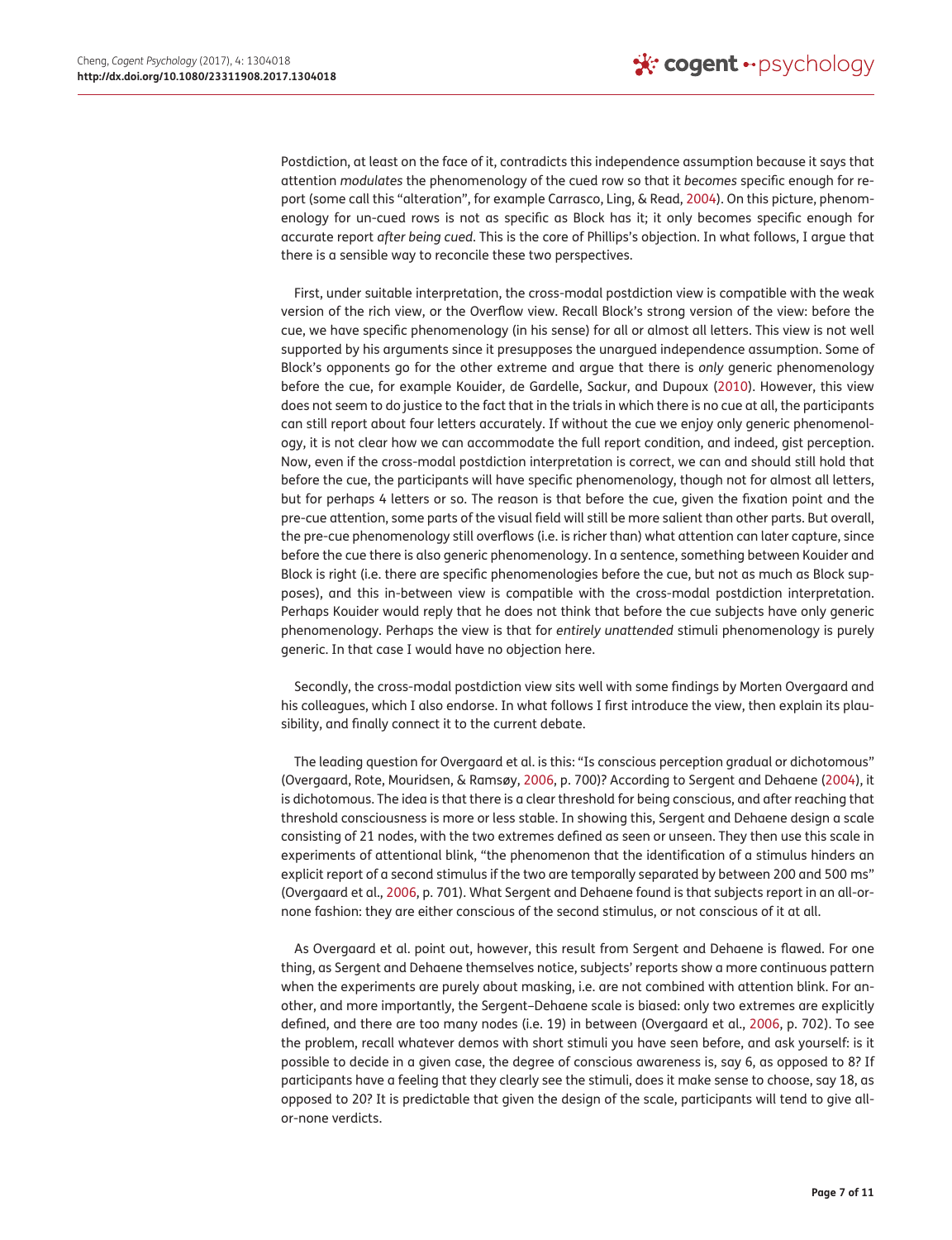In order to make plausible the view that consciousness is a gradual phenomenon, Overgaard et al. propose another scale of measurement, Perceptual Awareness Scale (PAS). It is "a four-point scale categorized as 'not seen,' 'weak glimpse' (meaning 'something was there but I had no idea what it was'), 'almost clear image' (meaning 'I think I know what was shown') and 'clear image'" (Overgaard et al., [2006](#page-9-40), p. 702). The improvements are, first, all nodes are clearly defined, and secondly, there are only two options between the two extremes. With this scale, subjects report in a "continuous manner" (Overgaard et al., [2006\)](#page-9-40). With these two improvements, PAS is better than the Sergent-Dehaene scale, and PAS supports, though non-decisively, that consciousness is gradual, not dichotomous.

Now this discussion supports the weak rich view cum postdiction because the view requires that consciousness is a gradual phenomenon. According to the view, when we fixate at the middle and are cued to report the upper row, the phenomenology for letters in the upper row will probably be as specific as one can get, i.e. specific in Block's sense. The phenomenology for the middle row would be less specific, but given that it is around the fixation point, and it is not that far away from the cued row, it might still be possible to sustain reports to some extent. For the lower row, on the one hand, it is not around the fixation, and on the other it is further away from the cued row, the visual phenomenology for it would be least specific, but still not *purely* generic, since it does not make sense to think that purely generic phenomenology, i.e. without any specificity, exists at all. Now, it is obvious that this view requires the gradational view of conscious experiences, since it involves talks such as "most specific", "less/least specific", and so on. For the postdiction part, the view says that attention can retrospectively *modulates* a certain piece of phenomenology so that it becomes *more* specific, and again this requires the gradational view in question.

Now, the conclusion is *not* that Block's version of rich view is rejected. Rather, it is a more modest view that the Sperling's case does *not* support Block's version of the rich view. To get the argumentative structure clearer, we can restate Block's rationales as follows:

- (I) If a row had been cued, participants would be able to report on it accurately.
- (II) Introspectively, participants believe that they read off answers from residual phenomenology.
- (III) It is legitimate to sum the results of partial reports across trials to establish the overall capacity of iconic memory.

<span id="page-7-0"></span>They are not supposed to be elements of a deductive argument, since as Block likes to say, his arguments for the rich view are always inference to the best explanation. So what we can do is to examine his rationales individually and see whether they do support Block's view. Now I take it that I is uncontroversial; it is simply a factual description about participants' performances in Sperling. III has been challenged by Phillips's idea that attention retrospectively *modulates* our conscious percepts. I concur with this idea with some disagreement specified above. Now the key point of my argument so far is about II: there is no denying that the "reading off" idea is what many participants think. But there are several complications here. For example, one may hold an error theory about it and say that participants massively misunderstand their own phenomenology. This is a possible view, but I tentatively side with Block that if there are other views available, error theories should be avoided. But even assuming that, there is a further question about how to understand this "reading off" introspection. The hypothesis being put forward here is that after being cued, the relevant *matching profiles* become narrow enough to sustain accurate reports, so from participants' point of view they do read off answers from phenomenology. It is just that according to the current hypothesis what they read off is also what their attention helps *modulate* after being cued. What is a matching profile? For direction, the "matching profile is a set of directions: a given direction is in the set if and only if it is not discriminably outside the apparent direction of the end of the perceived arm" (Peacocke, [1986,](#page-9-41) p. 4). Similar things can be said about distance, length, and other visible/ perceptible properties. The notion of matching profile can capture the "subject's perceptual acuity"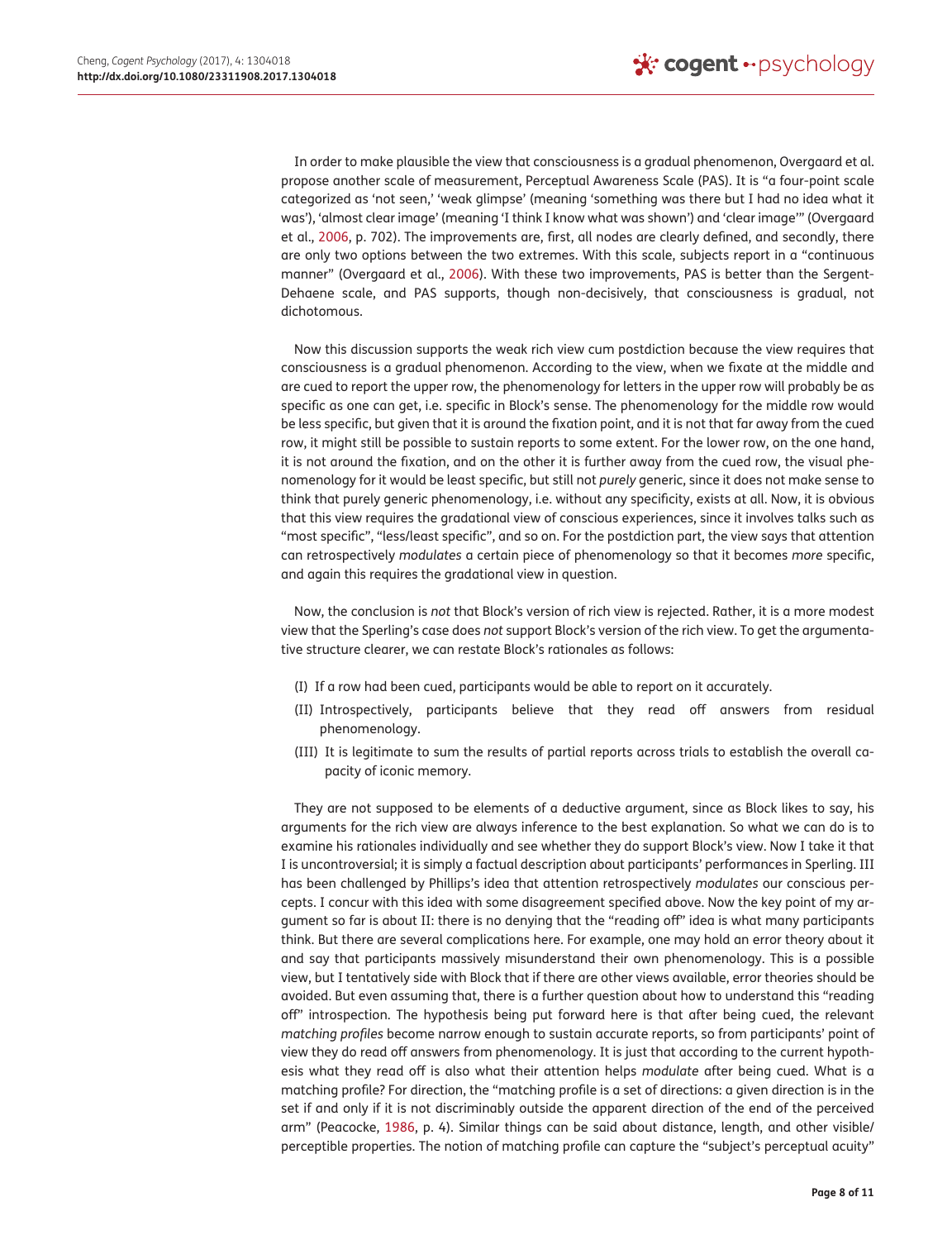<span id="page-8-21"></span>(Peacocke, [1986,](#page-9-41) p. 4). Matching profile can accommodate the fact that humans' powers of discriminatory capacities are limited (Williamson, [2000](#page-10-13)), and relatedly, it can help explain veridicality (Williamson, [2000,](#page-10-13) p. 5): an experience being veridical is a matter of degree. If we were to require perfect correspondence between objects' properties and what is presented in experience, then almost no visual experience can be veridical. The idea of matching profile takes non-discriminable difference into consideration. One way to think about matching profile is to say that it is a set that specifies how the world could be given in that experience. There are many ways the world could be that are compatible with one's current experience. For a similar approach, see Stazicker [\(in press](#page-10-14)); for more on perceptual precision, see Block [\(2015\)](#page-8-17) and Fink ([2015](#page-9-42)).

<span id="page-8-20"></span><span id="page-8-18"></span>Now, what we have offered here is quite different from Block's view because in his picture, the matching profiles are *independent* of attention's allocation, i.e. no *modulation*. For Block, before the cue the un-cued rows' matching profiles look like this:

{E, E, E, E}

That is, it is specific enough for reporting that it is letter "E", though perhaps remains neutral between different fonts or typefaces. In the picture I have argued for, the matching profiles of the un-cued rows would be like this:

{E, E, E, E, F, F, F, F}

That is, a given profile would not only be neutral between different fonts of "E", but also other similar letters such as "F". As a review paper, here I leave the readers to decide which perspective is more plausible, but above has offered some initial reasons for preferring the compatibility approach.

#### **Funding**

The author received no direct funding for this research.

#### **Competing Interest**

The author declares no competing interests.

#### **Author details**

#### Tony Chen[g1](#page-0-1)

E-mail: [h.cheng.12@ucl.ac.uk](mailto:h.cheng.12@ucl.ac.uk)

ORCID ID:<http://orcid.org/0000-0002-2288-0964>

<span id="page-8-0"></span><sup>1</sup> Department of Philosophy, University College London, Gower Street, London WC1E 6BT, UK.

#### **Citation information**

Cite this article as: Iconic memory and attention in the overflow debate, Tony Cheng, *Cogent Psychology* (2017), 4: 1304018.

#### **References**

<span id="page-8-14"></span>Alpern, M. ([1953\)](#page-5-0). Metacontrast. *Journal of the Optical Society of America, 43*, 648–657[.](http://dx.doi.org/10.1364/JOSA.43.000648)

<http://dx.doi.org/10.1364/JOSA.43.000648>

- <span id="page-8-1"></span>Baars, B. ([1988](#page-1-0)). *A cognitive theory of consciousness*. Cambridge: Cambridge University Press.
- <span id="page-8-15"></span>Bachmann, T. ([1994\)](#page-5-1). *Psychophysiology of visual masking: The fine structure of conscious experience, Hauppauge*. NY: Nova Science Publishers.

<span id="page-8-6"></span>Block, N. [\(1995](#page-3-0)). On a confusion about a function of consciousness. *Behavioral and Brain Sciences, 18*, 227– 272. Reprinted in his *Consciousness, function, and representation*. Cambridge, MA: MIT Press[.](http://dx.doi.org/10.1017/S0140525X00038188) <http://dx.doi.org/10.1017/S0140525X00038188>

<span id="page-8-2"></span>Block, N. [\(2007a\)](#page-1-1). Consciousness, accessibility, and the mesh between psychology and neuroscience. *Behavioral and Brain Sciences, 30*, 481–548.

<span id="page-8-19"></span><span id="page-8-7"></span>Block, N. [\(2007b\)](#page-3-1). *Consciousness, function, and representation*. Cambridge, MA: MIT Press.

- <span id="page-8-3"></span>Block, N. [\(2011](#page-1-2)). Perceptual consciousness overflows c[o](http://dx.doi.org/10.1016/j.tics.2011.11.001)gnitive access. *Trends in Cognitive Sciences, 15*, 567–575. <http://dx.doi.org/10.1016/j.tics.2011.11.001>
- <span id="page-8-4"></span>Block, N. [\(2014](#page-1-3)). Rich conscious perception outside focal attention. *Trends in Cognitive Sciences, 18*, 445–447.
- <span id="page-8-17"></span>Block, N. [\(2015](#page-8-18)). The puzzle of perceptual precision. In J. Windt & T. Metzinger (Eds.), *Open mind: Philosophy and the mind sciences in the 21th century* (pp. 1–52). Cambridge, MA: MIT Press.

<span id="page-8-8"></span>Broadbent, D. E. ([1952\)](#page-4-0). Listening to one of two synchronous messages. *Journal of Experimental Psychology, 44*, 51–55[.](http://dx.doi.org/10.1037/h0056491) <http://dx.doi.org/10.1037/h0056491>

<span id="page-8-9"></span>Broadbent, D. E. ([1958\)](#page-4-1). *Perception and communication*. London: Pergamon Press[.](http://dx.doi.org/10.1037/10037-000)

<span id="page-8-13"></span><http://dx.doi.org/10.1037/10037-000> Brown, R. ([2012\)](#page-5-2). The myth of phenomenologic[a](http://dx.doi.org/10.1016/j.concog.2011.06.005)l overflow. *Consciousness and Cognition, 21*, 599–604. <http://dx.doi.org/10.1016/j.concog.2011.06.005>

- <span id="page-8-5"></span>Byrne, A., Hilbert, D., & Siegel, S. [\(2007](#page-2-0)). Do we see more than we can access? *Behavioral and Brain Sciences, 30*, 501–502.
- <span id="page-8-12"></span>Campbell, J. ([2002\)](#page-4-2). *Referen[ce](http://dx.doi.org/10.1093/0199243816.001.0001) and consciousness*. Oxford: Oxford University Press.

<span id="page-8-11"></span><http://dx.doi.org/10.1093/0199243816.001.0001> Campbell, J. ([2011\)](#page-4-3). Visual attention and the epistemic role of consciousness. In C. Mole, D. Smithies, & W. Wu (Eds.), *Attention: Philosophical and psychological essays* (pp. 323–342). New York, NY: Oxford University Press.

<span id="page-8-16"></span>Carrasco, M., Ling, S., & Read, S. [\(2004](#page-6-0)). Attention alters appearance. *Nature Neuroscience, 7*, 308–313[.](http://dx.doi.org/10.1038/nn1194) <http://dx.doi.org/10.1038/nn1194>

<span id="page-8-10"></span>Chalmers, D. J. [\(2004](#page-4-4)). *The conscious mind*. New York, NY: Oxford University Press.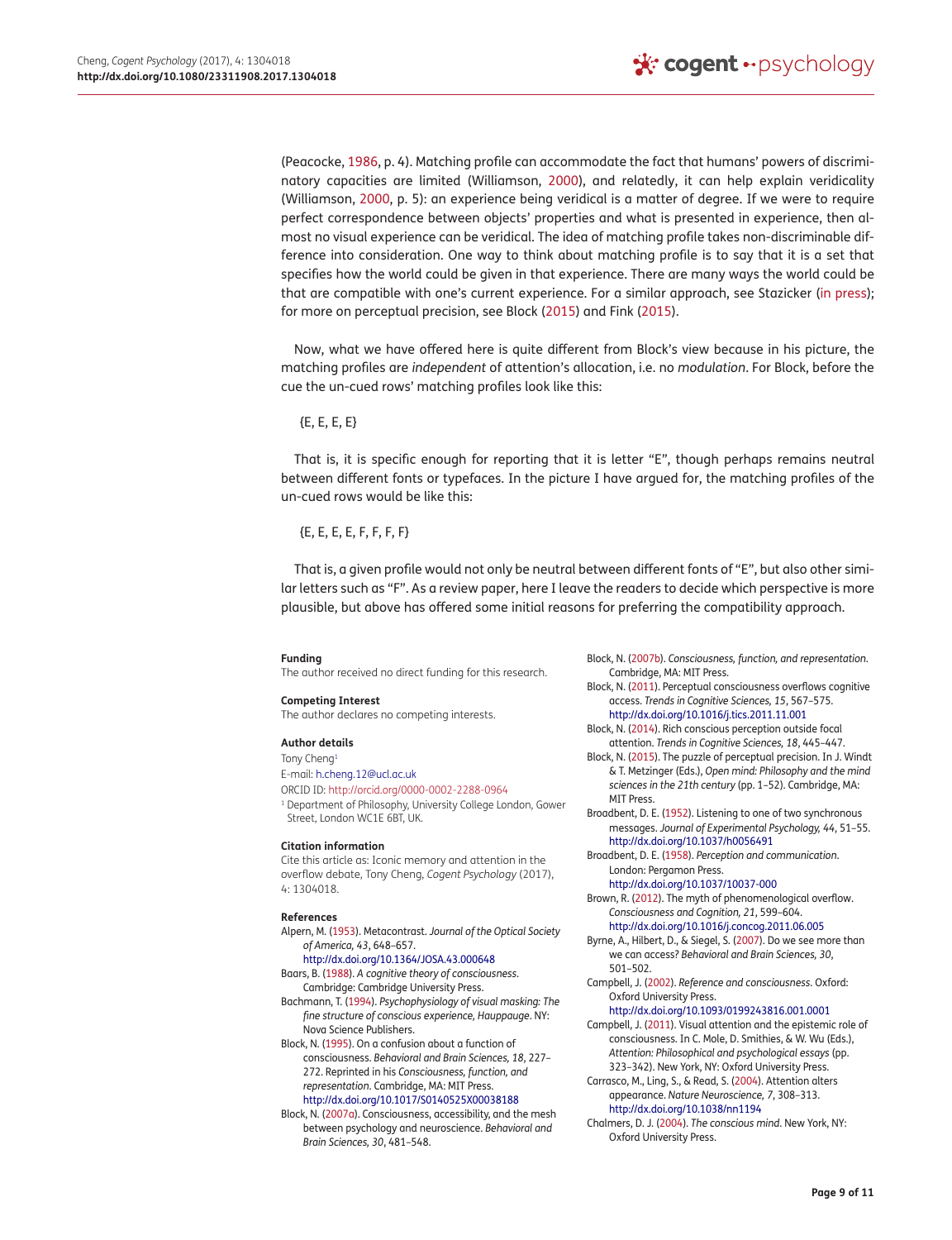<span id="page-9-36"></span><span id="page-9-35"></span><span id="page-9-32"></span><span id="page-9-20"></span><span id="page-9-12"></span><span id="page-9-5"></span><span id="page-9-4"></span>

| Cheng, T. (2017). Attention, fixation, and change blindness.                                                                | Landman,               |
|-----------------------------------------------------------------------------------------------------------------------------|------------------------|
| Philosophical Inquiries, 5, 9-26.<br>Clark, A. (2013). What's next? Predictive brains, situated                             | capa<br>blind          |
| agents, and the future of cognitive science. Behavioral<br>and Brian Sciences, 36, 181-204.                                 | http:<br>Lau, H. (2(   |
| Clark, A. (2016). Surfing uncertainty: Prediction, action, and the<br>embodied mind. New York, NY: Oxford University Press. | cons<br>Mode           |
| http://dx.doi.org/10.1093/acprof:o                                                                                          | psycl                  |
| so/9780190217013.001.0001<br>Cohen, M. A., & Dennett, D. C. (2011). Consciousness cannot be                                 | Elsev<br>Lau, H., &    |
| separated from function. Trends in Cognitive Sciences, 15,<br>358-364.                                                      | order<br>Scien         |
| http://dx.doi.org/10.1016/j.tics.2011.06.008                                                                                | http:                  |
| Coltheart, M. (1980). Iconic memory and visible persistence.<br>Perception and Psychophysics, 27, 183-228.                  | Lavie, N. (<br>selec   |
| http://dx.doi.org/10.3758/BF03204258                                                                                        | Hum                    |
| Dennett, D. C. (1991). Consciousness explained. Boston, MA:<br>Little, Brown and Co.                                        | Lavie, N., I<br>load:  |
| Deutsch, J. A., & Deutsch, D. (1963). Attention: Some                                                                       | load.                  |
| theoretical considerations. Psychological Review, 70, 80-<br>90.                                                            | Biolo<br>http:         |
| http://dx.doi.org/10.1037/h0039515                                                                                          | Levine, J.             |
| di Lollo, V. (1980). Temporal integration in visual memory.                                                                 | Pacifi                 |
| Journal of Experimental Psychology: General, 109, 75-97.<br>http://dx.doi.org/10.1037/0096-3445.109.1.75                    | Long, G. (1<br>study   |
| Fink, S. B. (2015). Phenomenal precision and some pitfalls: A                                                               | 88,7                   |
| commentary on Ned Block. In J. Windt & T. Metzinger<br>(Eds.), Open mind: Philosophy and the mind sciences in the           | Luck, S. J.,<br>New    |
| 21th century (pp. 1-14). Cambridge, MA: MIT Press.                                                                          | Marchetti,             |
| Fodor, J. A. (2007). The revenge of the given. In B. McLaughlin                                                             | atter                  |
| & J. Cohen (Eds.), Contemporary debates in philosophy of<br>mind (pp. 105-116). Oxford: Wiley Blackwell.                    | 36.<br>Matsuzaw        |
| Greene, E. (2007). Information persistence in the integration of                                                            | chim                   |
| partial cues for object recognition. Perception and<br>Psychophysics, 69, 772-784.                                          | http:<br>Mole, C. (2   |
| http://dx.doi.org/10.3758/BF03193778                                                                                        | philo.                 |
| Haber, R., & Standing, L. (1970). Direct measures of short-term                                                             | Press                  |
| visual storage. Quarterly Journal of Experimental<br>Psychology, 21, 216-229.                                               | Mole, C., S<br>philo.  |
| Hine, R. (2010). Attention as experience: Through thick thin.                                                               | Oxfo                   |
| Journal of Consciousness Studies, 17, 9-10.<br>Hohwy, J. (2013). The predictive mind. Oxford: Oxford University             | Neisser, U<br>Prent    |
| Press.                                                                                                                      | Noë, A. (2             |
| http://dx.doi.org/10.1093/acprof:o<br>so/9780199682737.001.0001                                                             | Press<br>Overgaard     |
| Huang, L., & Pashler, H. (2007). A Boolean map theory of visual                                                             | cons                   |
| attention. Psychological Review, 114, 599-631.                                                                              | comp                   |
| http://dx.doi.org/10.1037/0033-295X.114.3.599<br>Irvine, E. (2013). Consciousness as a scientific concept: A                | Cons<br>http:          |
| philosophy of science perspective. New York, NY: Springer.                                                                  | Peacocke,              |
| http://dx.doi.org/10.1007/978-94-007-5173-6<br>Jennings, C. D. (2015). Attention and perceptual organization.               | Proce<br>Phillips, I.  |
| Philosophical Studies, 172, 1265-1278.                                                                                      | sperl                  |
| http://dx.doi.org/10.1007/s11098-014-0348-2<br>Kentridge, R. (2011). Attention without awareness: A brief                   | http:                  |
| review. In C. Mole, D. Smithies, & W. Wu (Eds.), Attention:                                                                 | Phillips, I.<br>the ri |
| Philosophical and psychological essays (pp. 228-246). New                                                                   | 29, 2                  |
| York, NY: Oxford University Press.<br>Kentridge, R. W., Heywood, C. A., & Weiskrantz, L. (1999).                            | Prettymar<br>atter     |
| Attention without awareness in blindsight. Proceedings of                                                                   | Prinz, J. (2           |
| the Royal Society B: Biological Sciences, 266, 1805-1811.<br>http://dx.doi.org/10.1098/rspb.1999.0850                       | <b>Unive</b><br>http:  |
| Koch, C., & Tsuchiya, N. (2007). Attention and consciousness:                                                               | so/97                  |
| Two distinct brain processes. Trends in Cognitive Sciences,                                                                 | Rensink, R             |
| 11, 16-22.<br>http://dx.doi.org/10.1016/j.tics.2006.10.012                                                                  | atter<br>quali         |
| Kouider, S., de Gardelle, V., Sackur, J., & Dupoux, E. (2010). How                                                          | 375).                  |
| rich is consciousness? The partial awareness hypothesis.<br>Trends in Cognitive Sciences, 14, 301-307.                      | Sekuler, R<br>moti     |
| http://dx.doi.org/10.1016/j.tics.2010.04.006                                                                                | http:                  |

- <span id="page-9-18"></span><span id="page-9-2"></span>008). A higher-order Bayesian decision theory of ciousness. In R. Banerjee & B. K. Chakrabarti (Eds.), *Models of brain and mind: Physical, computational, and psychological approaches* (pp. 35–48). Amsterdam: lier.
- <span id="page-9-3"></span>Rosenthal, D. ([2011\)](#page-1-14). Empirical support for higherorder theories of cons[c](http://dx.doi.org/10.1016/j.tics.2011.05.009)ious awareness. *Trends in Cognitive Sciences, 15*, 365–373.
- <span id="page-9-21"></span>//dx.doi.org/10.1016/j.tics.2011.05.009 [1995\)](#page-4-8). Perceptual load as a necessary condition for selective attention. *Journal of Experimental Psychology: Human Perception and Performance, 21*, 451–468.

<span id="page-9-22"></span>Beck, D. M., & Konstantinou, N. [\(2014](#page-4-9)). Blinded by the Attention, awareness and the role of perceptual **P[h](http://dx.doi.org/10.1098/rstb.2013.0205)ilosophical Transactions of the Royal Society B:** *Biological Sciences, 369*, 20130205. //dx.doi.org/10.1098/rstb.2013.0205

<span id="page-9-23"></span>([1983\)](#page-4-10). Materialism and qualia: The explanatory gap. *Pacific Philosophical Quarterly, 64*, 354–361.

- <span id="page-9-15"></span><span id="page-9-13"></span>[1980\)](#page-1-15). Iconic memory: A review and critique of the y of short-term visual storage. Psychological Bulletin, *88*, 785–820.
- <span id="page-9-42"></span><span id="page-9-11"></span>Luck, S. Hollingworth, A. (Eds.). ([2008\)](#page-1-16). *Visual memory*. York, NY: Oxford University Press.
- <span id="page-9-0"></span>G. [\(2012](#page-0-2)). Against the view that consciousness and attention are fully dissociable. *Frontiers in Psychology, 3*,
- <span id="page-9-34"></span><span id="page-9-31"></span><span id="page-9-14"></span>va, T. [\(2009](#page-5-9)). Symbolic representation of number in chimpanzees. *Current Opinion in Neurobiology, 19*, 92–98[.](http://dx.doi.org/10.1016/j.conb.2009.04.007) //dx.doi.org/10.1016/j.conb.2009.04.007
- <span id="page-9-29"></span>Mole, C. [\(2011\)](#page-5-10). *Attention is cognitive unison: An essay in philosophical psychology*. New York, NY: Oxford University Press.
- <span id="page-9-30"></span> $\delta$ mities, D., & Wu, W. (Eds.). [\(2011\)](#page-5-11). Attention: *philosophical and psychological essays*. New York, NY: rd.
- <span id="page-9-37"></span><span id="page-9-28"></span><span id="page-9-16"></span><span id="page-9-10"></span>Neisser, U. [\(1967\)](#page-1-17). *Cognitive psychology*. Englewood cliffs, NJ: Prentice-Hall.
- <span id="page-9-33"></span>Noë, A. ([2005](#page-5-12)). *Action in perception*. Cambridge, MA: MIT Press.
- <span id="page-9-40"></span>d, M., Rote, J., Mouridsen, K., & Ramsøy, T. Z. [\(2006](#page-6-2)). Is cious perception gradual or dichotomous? A parison of report methodologies duri[ng](http://dx.doi.org/10.1016/j.concog.2006.04.002) a visual task. *Consciousness and Cognition, 15*, 700–708. //dx.doi.org/10.1016/j.concog.2006.04.002

<span id="page-9-41"></span><span id="page-9-25"></span><span id="page-9-24"></span><span id="page-9-17"></span>Peacocke, C. [\(1986](#page-7-0)). *Analogue content* (pp. 1–17). LX: eedings of Aristotelian Society.

- <span id="page-9-19"></span>[\(2011\)](#page-3-2). Perception and iconic memory: What ling doesn't show[.](http://dx.doi.org/10.1111/mila.2011.26.issue-4) Mind and Language, 26, 381-411. //dx.doi.org/10.1111/mila.2011.26.issue-4
- <span id="page-9-1"></span>[\(2015\)](#page-1-18). No watershed for overflow: Recent work on the richness of consciousness. *Philosophical Psychology, 29*, 236–249.

<span id="page-9-26"></span><span id="page-9-9"></span><span id="page-9-8"></span>n, A. [\(in press\)](#page-4-11). Perceptual content is indexed to attention. *Synthesis*.

<span id="page-9-6"></span>2012). The conscious brain. New York, NY: Oxford ersity Press[.](http://dx.doi.org/10.1093/acprof:oso/9780195314595.001.0001)

[http://dx.doi.org/10.1093/acprof:o](http://dx.doi.org/10.1093/acprof:oso/9780195314595.001.0001) [so/9780195314595.001.0001](http://dx.doi.org/10.1093/acprof:oso/9780195314595.001.0001)

- <span id="page-9-27"></span><span id="page-9-7"></span>R. A. [\(2015\)](#page-4-12). A function-centered taxonomy of visual attention. In P. Coates & S. Coleman (Eds.), *Phenomenal qualities: Sense, perception, and consciousness* (pp. 347– . Oxford: Oxford University Press.
- <span id="page-9-39"></span><span id="page-9-38"></span>., Sekuler, A. B., & Lau, R. [\(1997](#page-5-13)). Sound alters visual motion perception. *Nature, 385*, 308[.](http://dx.doi.org/10.1038/385308a0) <http://dx.doi.org/10.1038/385308a0>